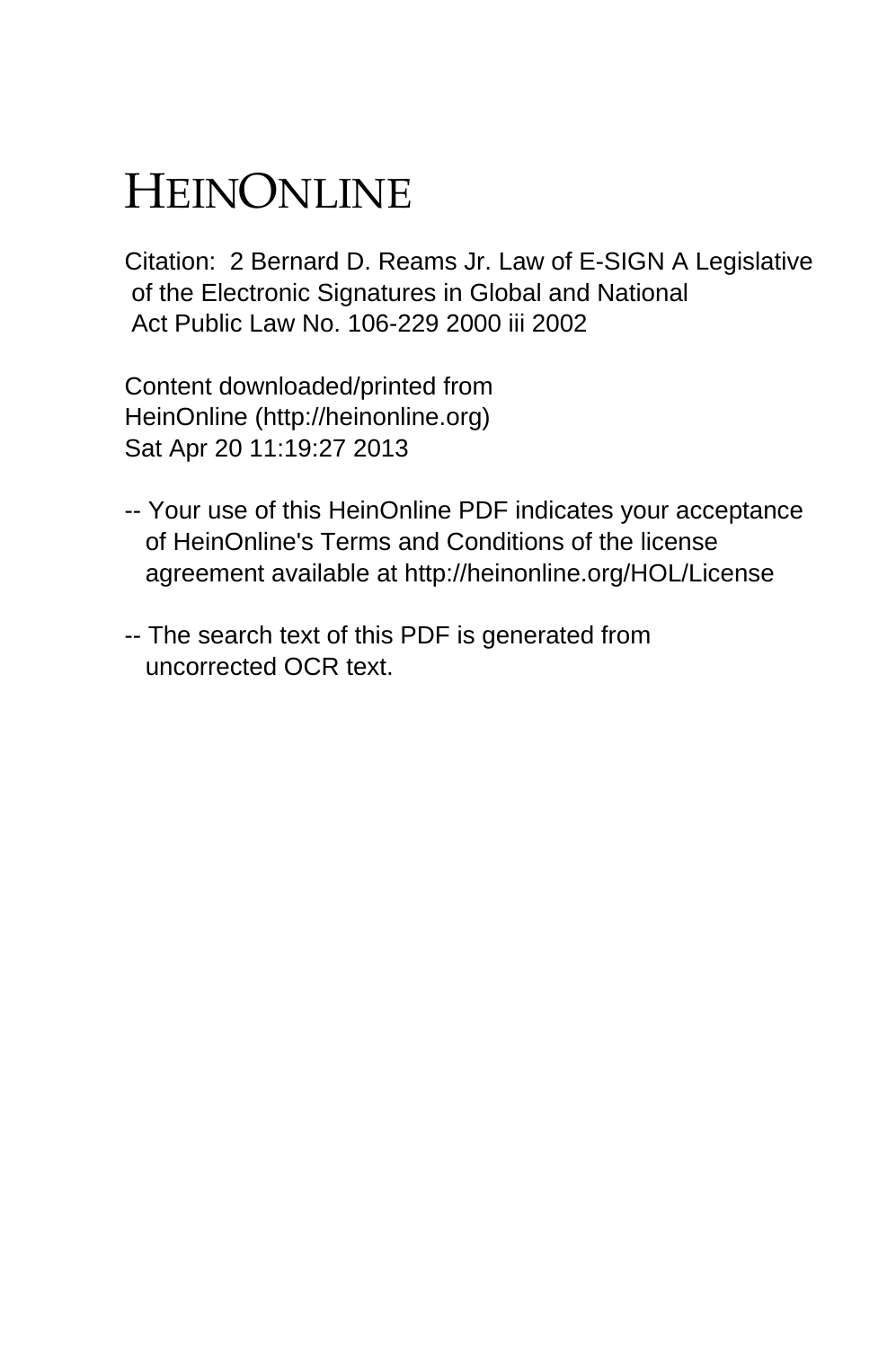## Calendar No. **718**

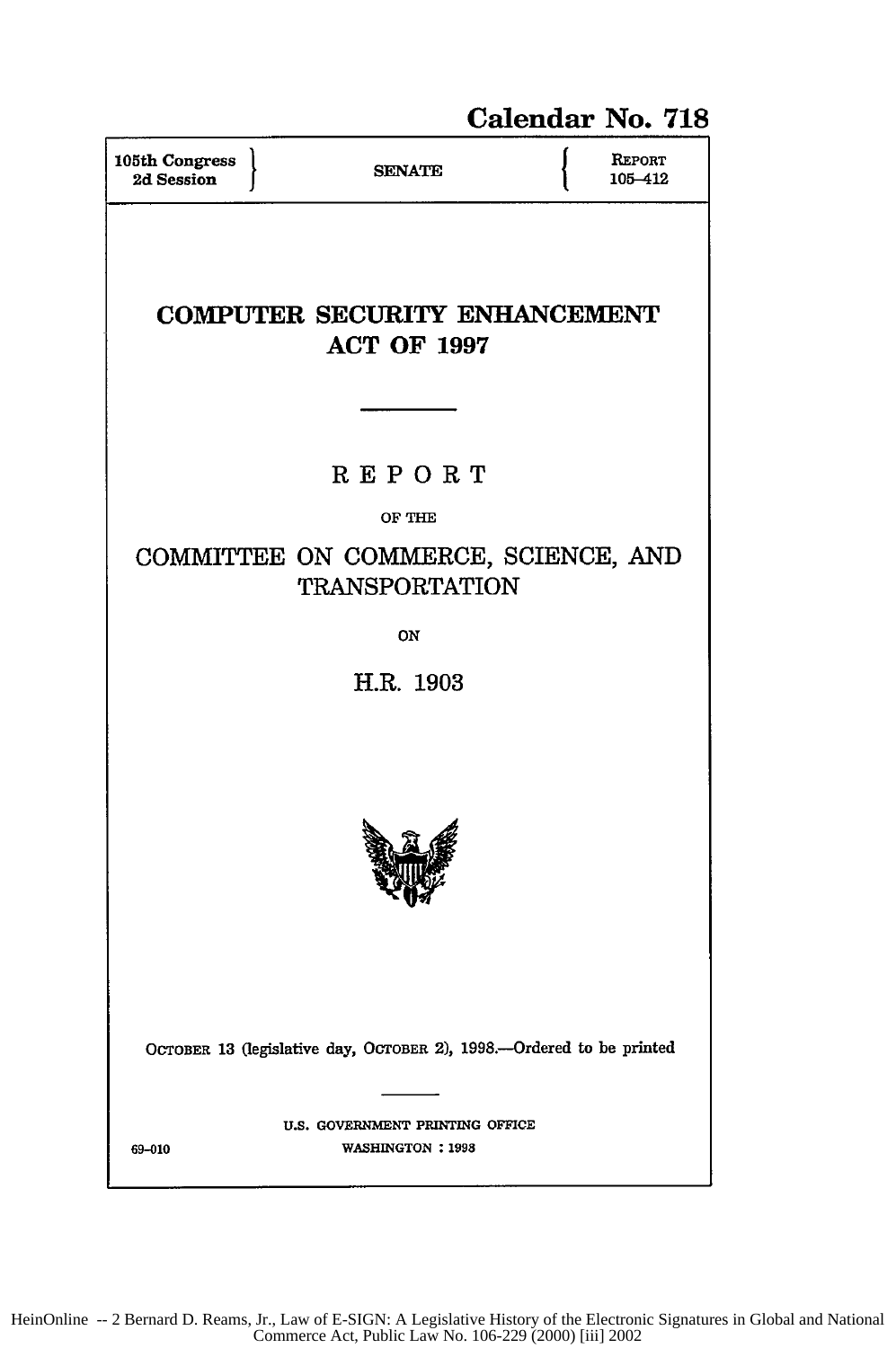#### SENATE COMMITTEE ON COMMERCE, SCIENCE, AND TRANSPORTATION

#### **ONE HUNDRED FIFTH CONGRESS**

#### **SECOND SESSION**

**JOHN** McCAIN, Arizona, *Chairman*

**CONRAD BURNS, Montana**<br>SLADE GORTON, Washington TRENT LOTT, Mississippi JOHN D. ROCKEFELLER IV, WARY BAILEY HUTCHISON, Texas JOHN F. KERRY, Massachusetts OLYMPIA SNOWE, Maine JOHN B. BREAUX, Louisiana JOHN ASHCROFT, Missouri RICHARD H. BRYAN, Nevada OLYMPIA **SNOWE,** Maine **JOHN** B. BREAUX, Louisiana **JOHN** ASHCROFT, Missouri RICHARD H. BRYAN, Nevada SPENCER ABRAHAM, Michigan **SAM** BROWNBACK, Kansas

**TED STEVENS,** Alaska **ERNEST** F. **HOLLINGS,** South Carolina **SLADE** GORTON, Washington **WENDELL** H. FORD, Kentucky TRENT LOTT, Mississippi **JOHN D.** ROCKEFELLER IV, West Virginia BILL FRIST, Tennessee BYRON L. DORGAN, North Dakota<br>SPENCER ABRAHAM, Michigan RON WYDEN, Oregon

> JOHN *RAEDT, Staff Director* **MARK** BusS, *Policy Director* MARTHA P. ALLBRIGHT, *General Counsel IvAN* **A.** SCHI.AGER, *Democratic Chief Counsel and Staff Director JANms* **S.** W. DREWay, *Democratic General Counsel*

> > **(ii)**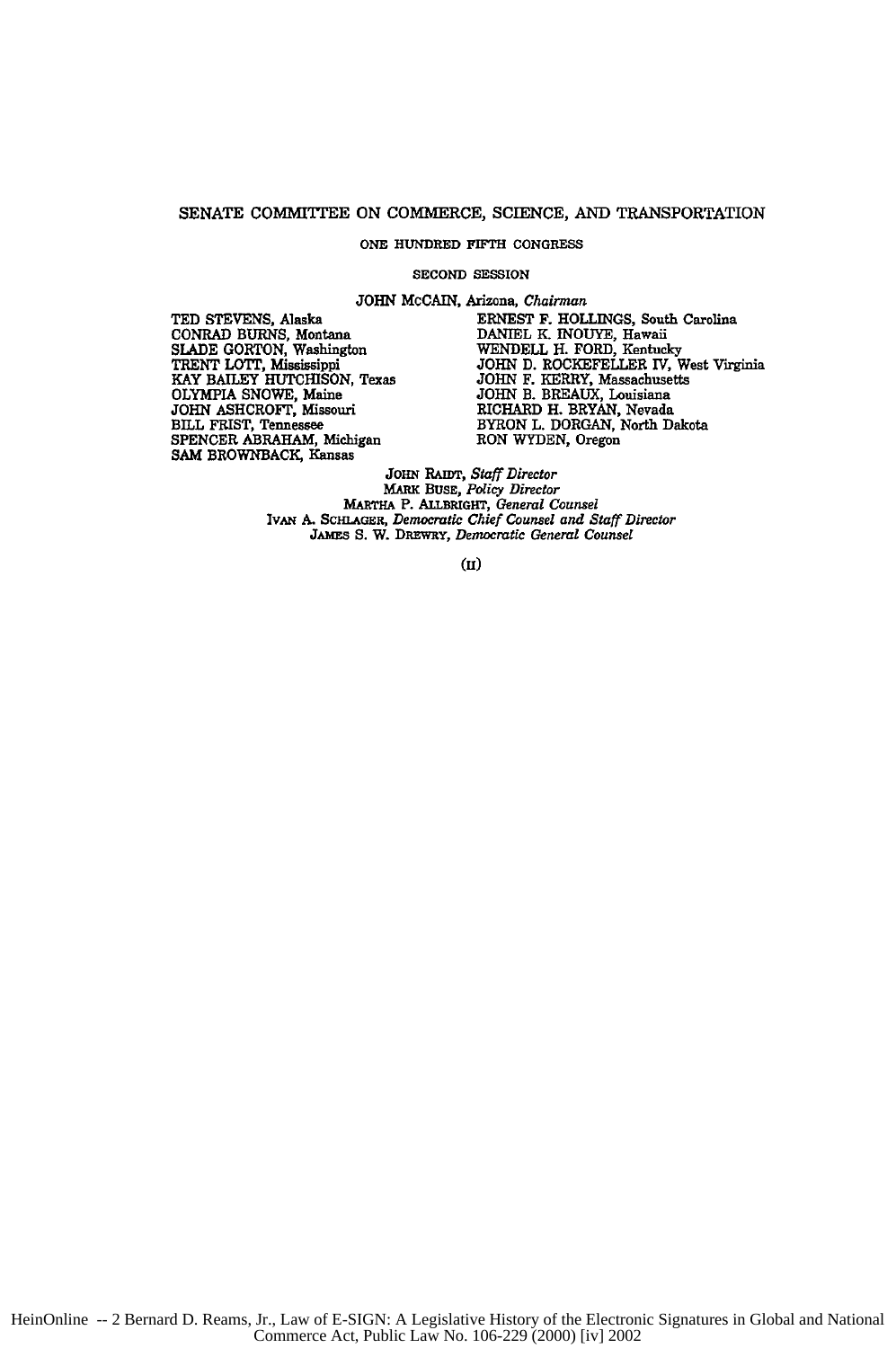#### COMPUTER SECURITY ENHANCEMENT **ACT** OF 1997

OCTOBER **13** (legislative day, **OCTOBER** 2), 1998.-Ordered to be printed

Mr. **MCCAIN,** from the Committee on Commerce, Science, and Transportation, submitted the following

### REPORT

#### [To accompany H.R. 1903]

The Committee on Commerce, Science, and Transportation, to which was referred H.R. 1903, "A Bill to amend the National Institute of Standards and Technology Act to enhance the ability of the National Institute of Standards and Technology to improve computer security, and for other purposes", having considered the same, reports favorably thereon without amendment and recommends that the bill do pass.

#### PURPOSE OF THE BiLL

H.R. **1903,** as reported, would reinforce the National Institute of Standards and Technology's (NIST) role of ensuring the security of unclassified information in Federal computer systems; promote technology solutions based on private sector offerings to protect the security of Federal computer systems; and provide for the assess- ment of the capabilities of information security products incorporating cryptography that are generally available outside the United States.

#### BACKGROUND AND NEEDS

The Computer Security Act of 1987 (P.L. 100-235) was passed by Congress following several years of hearings and debate. Motivation for the Act was sparked by the escalating use of computer systems by the Federal government and the requirement to ensure the security and privacy of unclassified, sensitive information in those systems. A broad range of Federal agencies had assumed responsibility for various facets of computer security and privacy, prompting concerns that Federal computer security policy lacked focus, unity, and consistency, and contributed to a duplication of effort

In 1985, the Office of Management and Budget (OMB) issued Circular **A-130,** Management of Federal Information Resources, su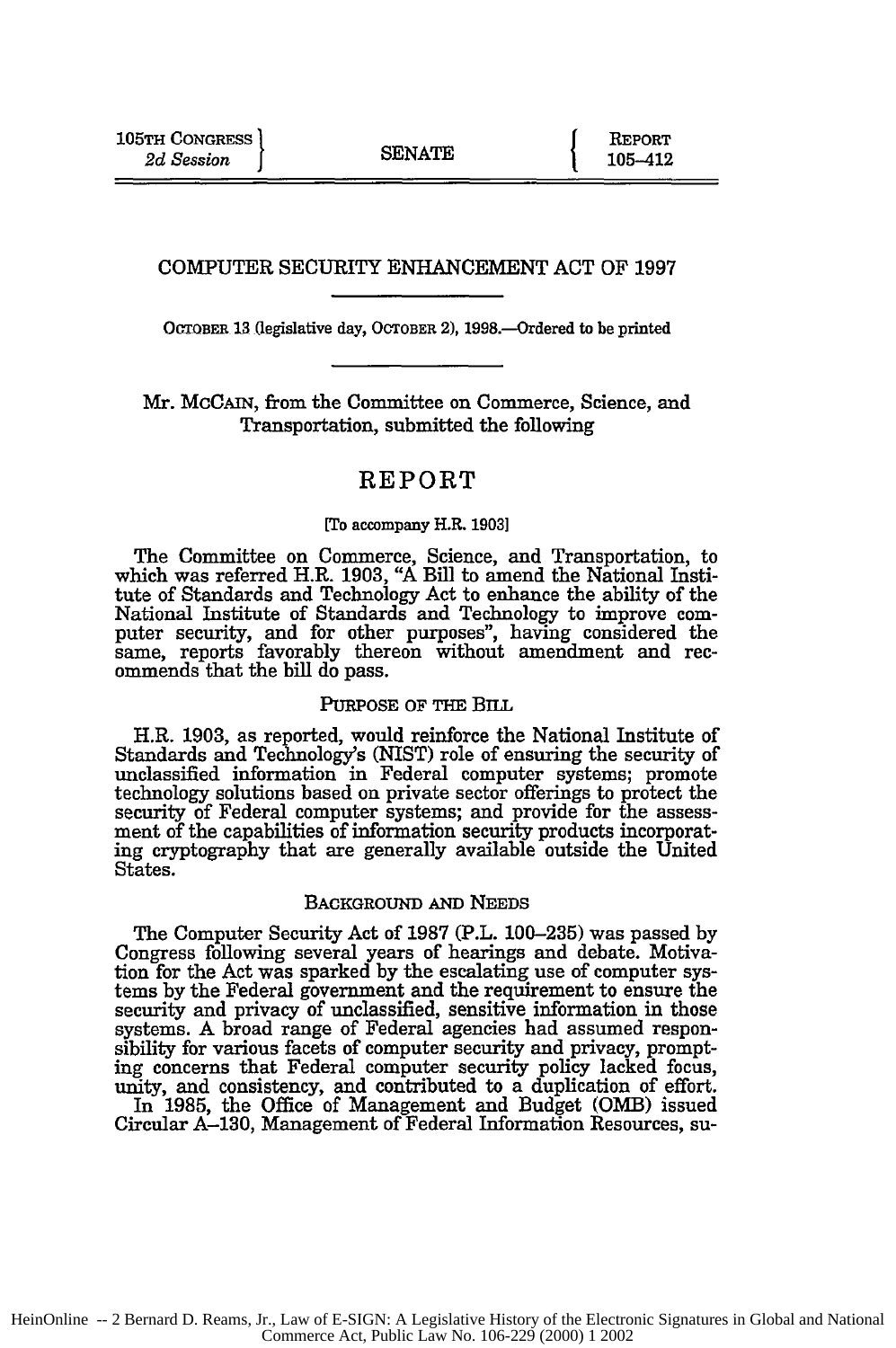perseding Circular A-71. Appendix Ill of Circular **A-130,** Security of Federal Automated Information Systems, defined a minimum set of controls for the security of Federal automated information systems.

Following enactment of the Computer Security Act of 1987, OMB updated Appendix III of OMB Circular **A-130** to assist agencies in implementing the Act (OMB Bulletin 88-16). The Appendix was updated again in 1990, and was completely revised incorporating the earlier updates in February 1996.

Among the issues that shaped debate over the Computer Security Act was the role of the National Security Agency (NSA) versus NIST in developing technical standards and guidelines for Federal computer privacy and security. Congress did not want the national security community (through NSA's role as National Manager for technical computer standards and guidelines) to have too strong a role in establishing the computer standards for civilian agencies. Hence, Congress gave NIST responsibility for developing standards and guidelines for civilian Federal computer systems, drawing upon the technical advice and assistance from NSA.

Other issues included the need for greater training of personnel involved in Federal computer security, and the scope of the legislation in terms of defining a "Federal computer system." The Act defines a Federal computer system not only as a "computer system operated by a Federal agency," but also "operated by a contractor of a Federal agency or other organization processing information (using a computer system) on behalf of the Federal government to accomplish a Federal function," such as state governments disbursing Federal funds.

#### LEGISLATIVE HISTORY

The Computer Security Enhancement Act of 1997 was introduced by Representative Sensenbrenner on June 17, 1997, was amended and reported favorably by the House Committee on Science, was passed by the House of Representatives on September 16, 1997, and was referred to the Commerce Committee on September 17, 1997. A Science, Technology, and Space Subcommittee hearing, with Senator Frist presiding, was held on February 10, 1998 at 2:30 p.m.

On October 1, 1998, the Committee met in open executive session and, by a voice vote, ordered H.R. 1903 to be reported without amendment.

#### SUMMARY OF MAJOR PROVISIONS

The reported bill updates the Computer Security Act to take into account the evolution of computer networks and their use by both the Federal government and the private sector. Specifically, H.R. **1903:**

**1.** Requires NIST to encourage the acquisition of commercial off-the-shelf (COTS) products to meet civilian agency computer security needs. This measure should reduce the cost and improve the availability of computer security technologies for Federal agencies;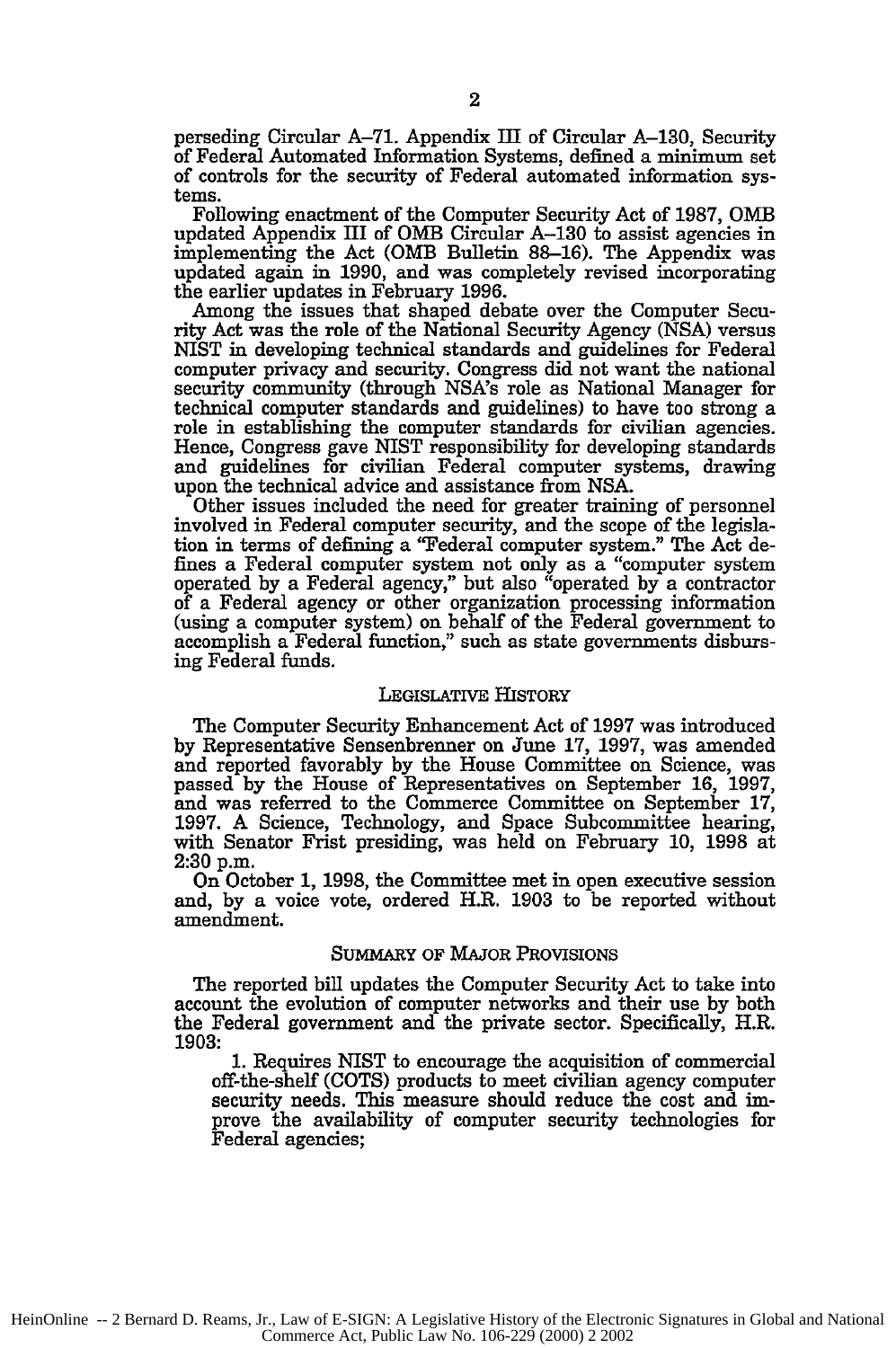2. Enhances the role of the independent Computer System Security and Privacy Advisory Board in NIST's decision-making process by requiring the Board, which is made up of representatives from industry, Federal agencies and other external organizations, to make formal recommendations regarding proposed security standards and provide guidance to NIST on emerging computer security issues;

3. Clarifies that NIST standards and guidelines are to be used for the acquisition of computer security technologies for the Federal government's computer systems containing unclassified information and are not intended as restrictions on the production or use of encryption by the private sector;

4. Updates the Computer Security Act by including references to computer networking which has become an increasingly important component of the Federal government information technology system;

**5.** Establishes a new computer science fellowship program for graduate and undergraduate students studying computer security. The bill sets aside \$250,000 for the first year and \$500,000 for the second year, to enable NIST to finance computer security fellowships under an existing NIST grant program;

6. Requires the National Research Council (NRC) to conduct a study to assess the desirability of public key infrastructures. The NRC would also research the technologies required for the establishment of such key infrastructures;

7. Requires the Under Secretary of Commerce for Technology to actively promote the use of technologies by the Federal Government that will enhance the security of Federal communications networks and information in electronic form; to establish a clearinghouse of information available to the public on information security threats; and to promote development of a market driven consensus standards-based infrastructure that will enable more widespread use of encryption technologies for confidentiality and authentication; and

**8.** Establishes a National Panel for Digital Signatures for the purpose of exploring all relevant factors associated with the development of a national digital signature infrastructure based on uniform standards and of developing model practices and standards associated with certification authorities.

#### ESTMATED COSTS

In accordance with paragraph 11(a) of rule XXVI of the Standing Rules of the Senate and section 403 of the Congressional Budget Act of 1974, the Committee provides the following cost estimate, prepared by the Congressional Budget Office: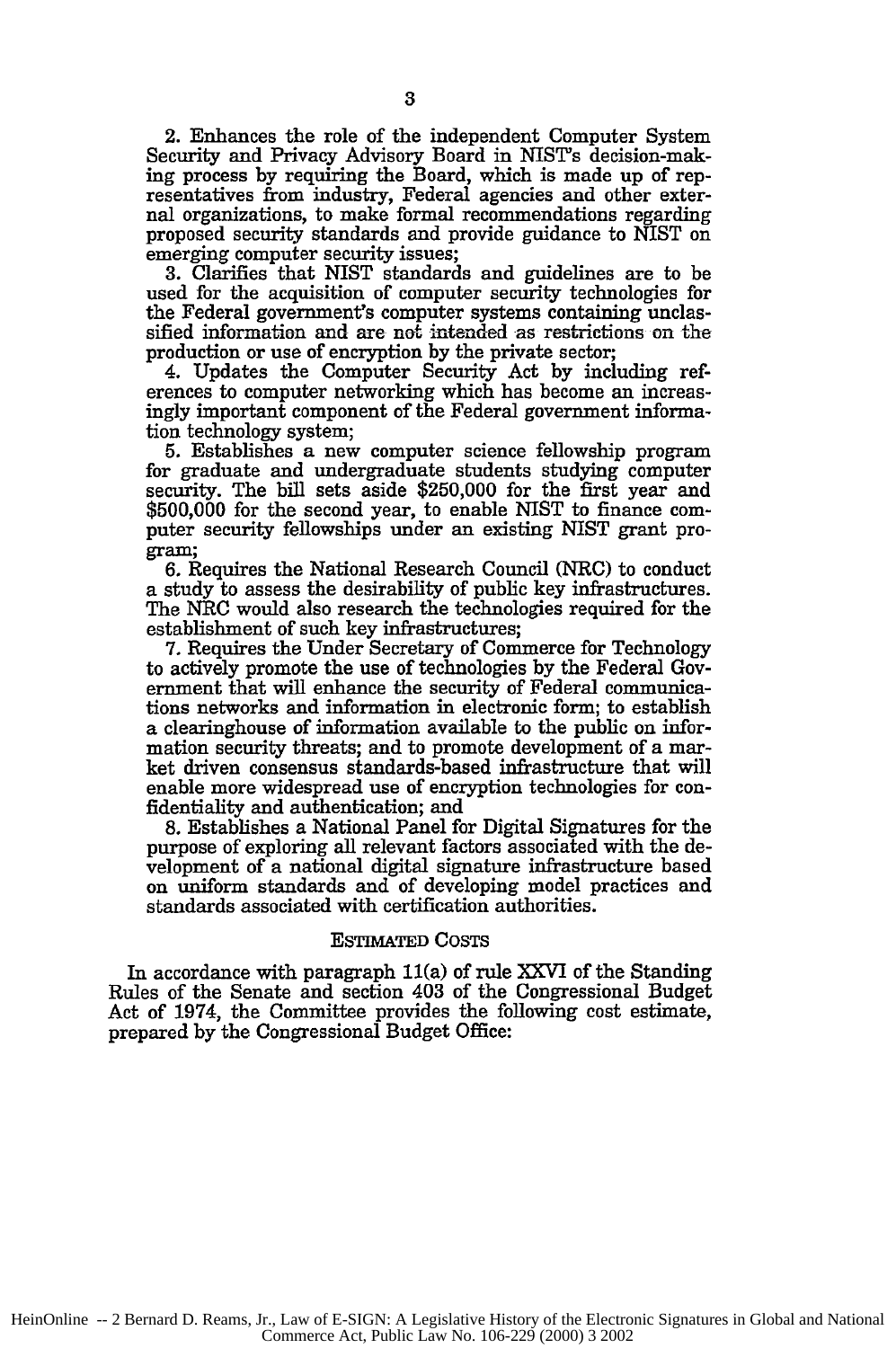#### U.S. CONGRESS, CONGRESSIONAL BuDGET OFFICE, *Washington, DC, October 8. 1998.*

Hon. **JOHN McCAIN,**

*Chairman, Committee on Commerce, Science and Transportation, U.S. Senate, Washington, DC.*

DEAR MR. **CHARMAN** The Congressional Budget Office has prepared the enclosed cost estimate for H.R. 1903, the Computer Security Enhancement Act of 1998.

If you wish further details on this estimate, we will be pleased to provide them. The CBO staff contact is Mark Hadley.

Sincerely,

**JUNE** E. O'NEILL, *Director.*

Enclosure.

#### CONGRESSIONAL **BUDGET** OFFICE COST **ESTIMATE**

#### *H.R. 1903-Computer Security Enhancement Act of 1997*

Summary: H.R. 1903 would direct the National Institute of Standards and Technology (NIST), located in the Department of Commerce, to develop policies to improve computer security for federal computer systems. CBO estimates that implementing the act would cost \$13 million over the 1999-2003 period, assuming appropriation of the necessary amount.

H.R. **1903** would authorize the appropriation of about \$2 million to NIST to **(1)** enable the Computer System Security and Privacy Advisory Board **(CSSPAB)** administered **by NIST** to conduct pubic forums to identify emerging issues related to computer security, (2) contract for a study **by** the National Research Council on computer security issues, and **(3)** award computer security fellowships. In addition, **CBO** estimates that implementing other **provisions** of the legislation would require expenditures of about **\$11 million** over the **1999-2003** period.

**H.R. 1903** would not affect direct spending or receipts; therefore, pay-as-you go procedures would not apply. H.R. **1903** contains no intergovernmental or private-sector mandates as defined in the Unfunded Mandates Reform Act (UMRA) and would not affect the budgets of state, local, or tribal governments.

Estimated cost to the Federal Government: For the purposes of this estimate, CBO assumes that H.R. 1903 will be enacted near the start of fiscal year 1999, and that the estimated amounts necessary to implement the act will be appropriated for each fiscal year. Outlays have been projected on the basis of historical spending patterns for NIST and information provided by the agency. The estimated budgetary impact of H.R. 1903 is shown in the following table.

|                                               | By fiscal years, in millions of dollars- |      |      |      |      |
|-----------------------------------------------|------------------------------------------|------|------|------|------|
|                                               | 1999                                     | 2000 | 2001 | 2002 | 2003 |
| CHANGES IN SPENDING SUBJECT TO APPROPRIATIONS |                                          |      |      |      |      |
|                                               |                                          |      |      |      |      |
|                                               |                                          |      |      |      |      |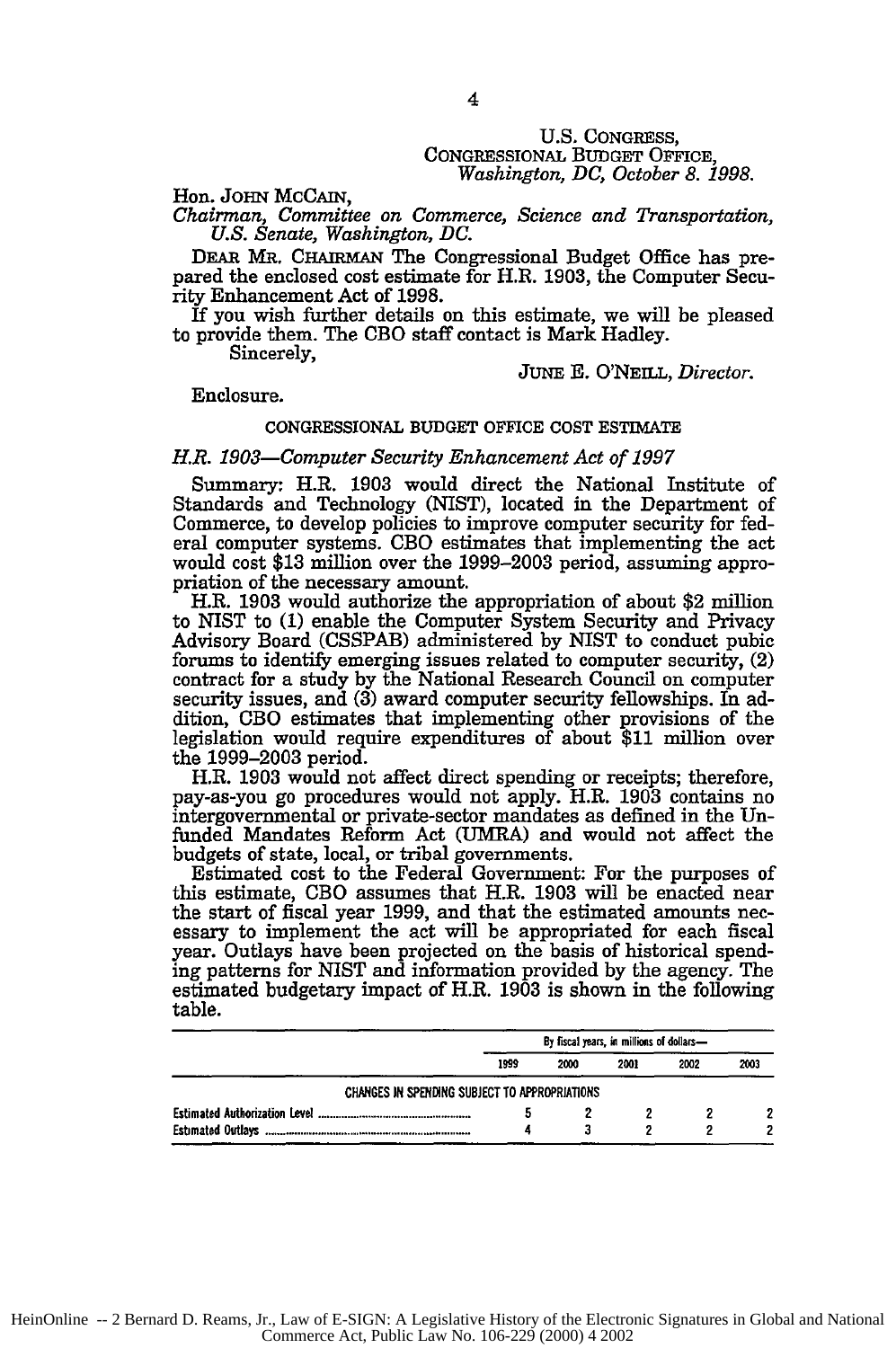NIST received an appropriation of **\$571** million for fiscal year 1998, and its 1998 outlays are estimated to be about \$617 million.

The costs of this legislation fall within budget function 370 (commerce and housing credit).

Basis of estimate: Based on information from NIST, **CBO** estimates that enacting H.R. 1903 would result in total costs to the government of about \$13 million over the 1999-2003 period. Of that amount, about \$2 million is specifically authorized in the act for the activities of the CSSPAB and the National Research Council, as well as for the computer security fellowship program at NIST.

CBO estimates that NIST would need additional appropriations of between \$2 million and \$3 million in each fiscal year over the 1999-2003 period to implement the remaining provisions of H.R. 1903, including testing computer security products for use by federal agencies, providing information on computer security threats to the public, and establishing a National Panel for Digital Signatures.

H.R. 1903 directs that the sums necessary to implement this act, including the \$2 million explicitly authorized in it, should be derived from amounts authorized to be appropriated in H.R. 1274, the National Institute of Standards and Technology Authorization Act of 1997. That legislation has been passed by the House of Representatives but has not yet been enacted into law.

Pay-as-you-go considerations: None.

Intergovernmental and private-sector impact: H.R. 1903 contains no intergovernmental or private-sector mandates as defined in UMRA and would not affect the budgets of state, local, or tribal governments.

Previous **CBO** estimate: On August 12, 1997, **CBO** transmitted a cost estimate for H.R. 1903, as ordered reported by the House Committee on Science on July 29, 1997. That version of the legislation would require NIST to evaluate commercial encryption products subject to export restrictions, at an estimated cost of about **\$5** million a year. CBO estimated five-year costs of **\$35** million for the House-reported bill, as compared to the five-year costs of **\$13** million for the Senate version.

Estimate prepared by: Mark Hadley.

Estimate approved by: Robert A. Sunshine, Deputy Assistant Director for Budget Analysis.

#### REGULATORY IMPACT **STATEMENT**

In accordance with paragraph **11(b)** of rule XXVI of the Standing Rules of the Senate, the Committee provides the following evaluation of the regulatory impact of the legislation, as reported:

#### **NUMBER OF PERSONS COVERED**

The Committee believes that the bill will not subject any individuals or businesses affected by the bill to any additional regulation.

#### **ECONOMIC IMPACT**

This legislation will not have an adverse economic impact on the Nation.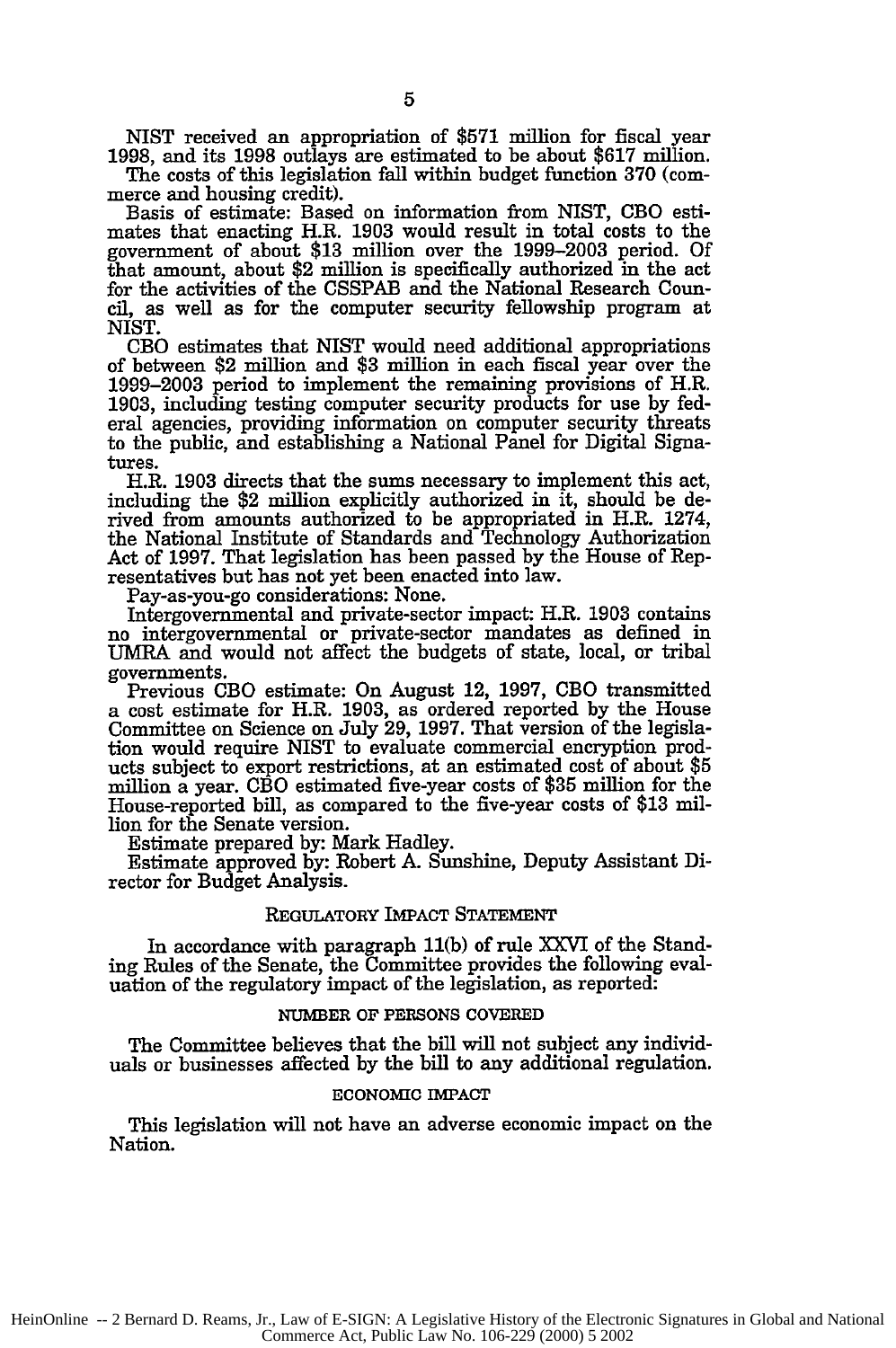#### PRIVACY

This legislation will not have an adverse impact on the privacy of individuals. It is expected that the legislation will increase the level of security in Federal computer systems which may contain information on individuals and businesses.

#### **PAPERWORK**

This legislation will not increase the paperwork requirements for private individuals or businesses.

#### **SECTION-BY-SECTION ANALYSIS**

#### *Section 1. Short title*

This section cites the short title of the bill as the "Computer Security Enhancement Act of 1997."

#### *Section 2. Findings and purposes*

This section details the findings and purposes of the bill.

#### *Section 3. Voluntary standards for public key management infra*structure

This section amends section 20 of the NIST Act by authorizing NIST to assist, upon request from the private sector, in establishing voluntary interoperable standards, guidelines, and associated methods and techniques to facilitate and expedite the establishment of non-Federal public key management infrastructures that can be used to communicate with and conduct transactions with the Federal Government.

#### *Section 4. Security of Federal computers and networks*

This section further amends section 20 of the NIST Act by authorizing NIST to:

**1.** provide guidance and assistance to Federal agencies in the protection of interconnected computer systems and coordinate Federal response efforts related to unauthorized access to Federal computer systems; and

2. perform evaluations and tests of information technologies to assess security vulnerabilities and of commercially available security products for their suitability for use by Federal agencies for protecting sensitive information in computer systems.

#### *Section* **5.** *Computer security implementation*

This section makes another amendment to section 20 of the NIST Act, to specify the approaches to be taken **by** NIST in carrying out its existing responsibilities for developing standards and guidelines for the security and privacy of sensitive information in Federal computer systems. Specifically, NIST would be required to emphasize technology-neutral policy guidelines, and must actively promote commercially available products to provide for the security and privacy requirements of Federal computer systems. Also, NIST is required to participate in implementations of encryption technologies to develop necessary standards and guidelines for Federal computer systems, including assessing the desirability of and the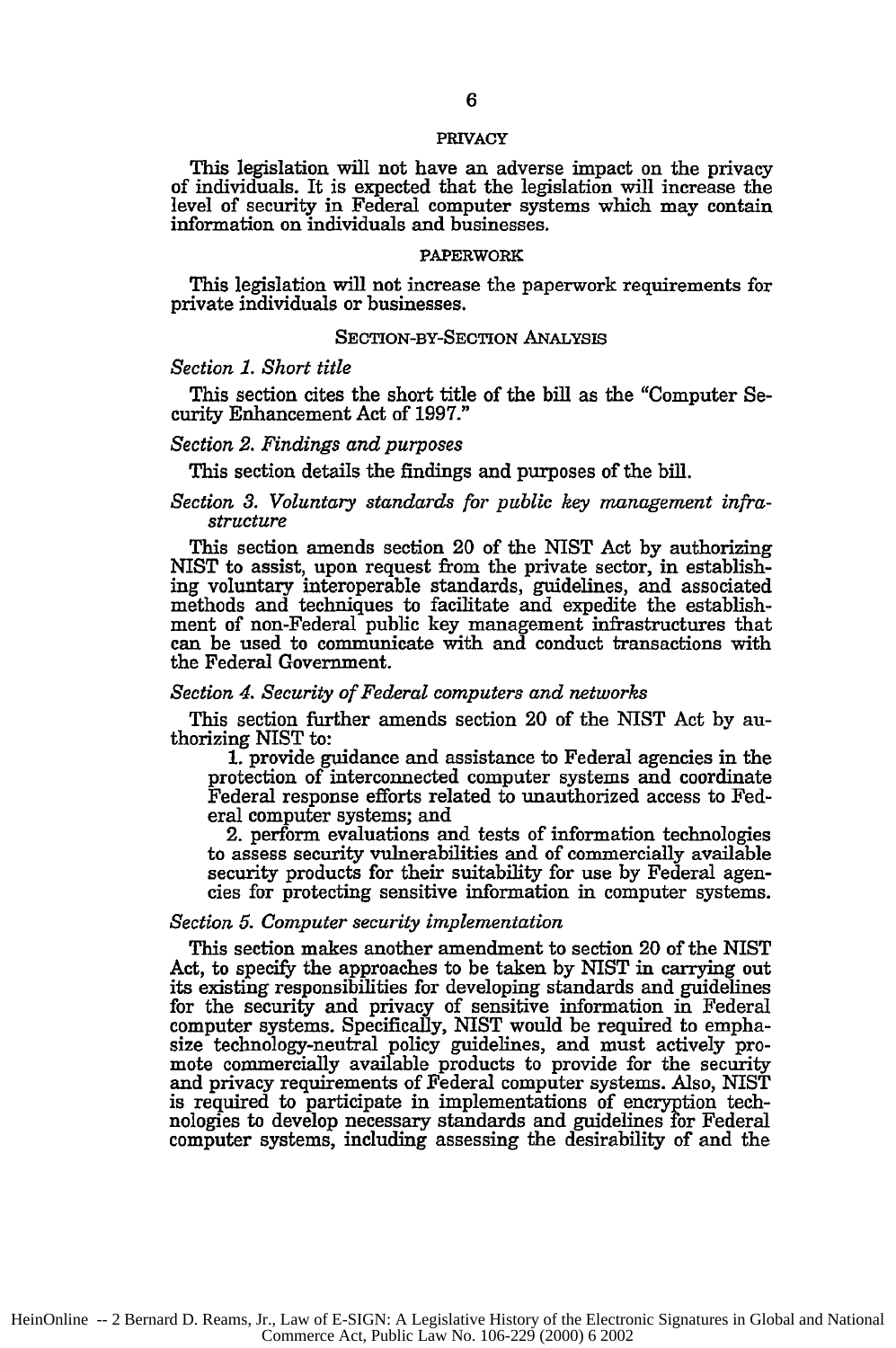costs associated with establishing and managing a key recovery infrastructure for Federal Government information.

#### *Section 6. Computer security review, public meetings, and information*

This section also amends section 20 of the NIST Act, requiring NIST to solicit recommendations of the Computer System Security and Privacy Advisory Board regarding standards and guidelines that are under consideration for submittal to the Secretary of Commerce for promulgation as regulations and include such recommendations with any subsequent submission to the Secretary. Funds are also authorized for the Board (\$1,000,000 for FY 1998 and \$1,030,000 for FY 1999) to enable it to act as a forum for public discussion on emerging issues related to computer security, privacy and cryptography. The Board is authorized to convene public meetings on those subjects and to publish reports, digests, and summaries for public distribution.

#### *Section 7. Limitation on participation in requiring encryption standards*

This section amends section 20 of the NIST Act by prohibiting NIST from promulgating, enforcing, or otherwise adopting standards, or carrying out activities or policies, for the Federal establishment of encryption standards required for use in computer systems other than Federal Government computer systems.

#### *Section 8. Miscellaneous amendments*

This section makes technical and conforming amendments to section 20 of the NIST Act, as well as a language modification which reasserts NIST's role as the lead agency for handling standards for civilian agency computer security.

#### *Section 9. Federal computer system security training*

This section amends section 5(b) of the Computer Security Act of 1987 by adding an emphasis on protecting sensitive information in Federal databases and Federal computer sites that are accessible through public networks.

#### *Section 10. Computer Security Fellowship Program*

This section authorizes funds, subject to provisions of section 18 of the NIST Act, for the Director of NIST to provide fellowships for research on computer security to students at institutions of higher learning (\$250,000 for FY 1998 and \$500,000 FY 1999).

#### *Section 11. Study of public key infrastructure by the National Research Council*

This section requires the Secretary of Commerce, within 90 days **of** enactment of this **bill,** to enter into a contract with the National Research Council of the National Academy of Sciences to conduct a study of public key infrastructures for use **by** individuals, businesses, and government. **All** Federal agencies are required to cooperate fully with the National Research Council in conducting the study, including access **by** properly cleared individuals to classified information if necessary. The Secretary is required to transmit the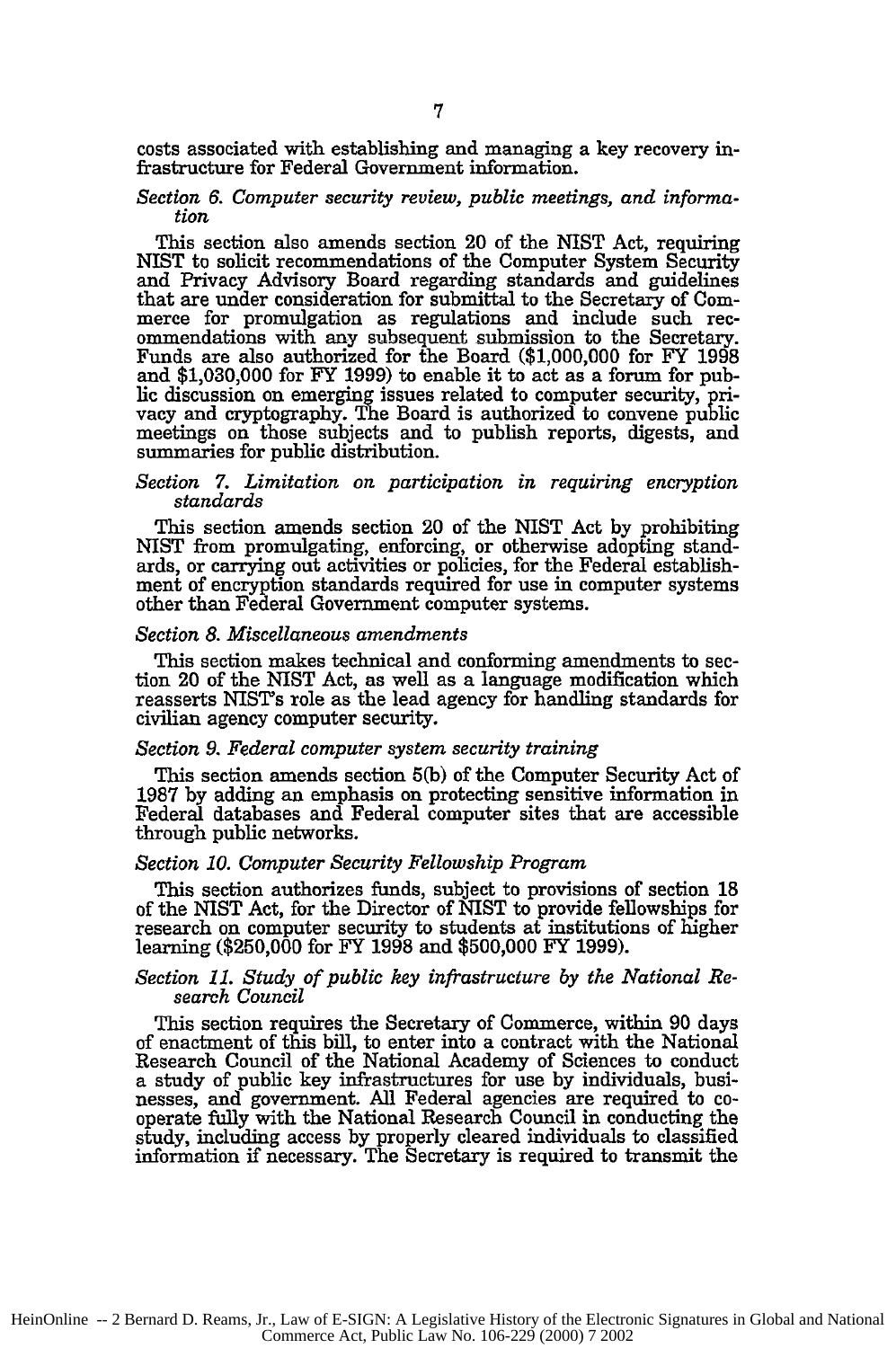report, unclassified, by the National Research Council to the Committee on Science of the House of Representatives and the Committee on Commerce, Science and Transportation of the Senate. \$450,000 is authorized for FY 1998 and is to remain available until expended.

#### *Section 12. Promotion of national information security*

This section requires the Under Secretary of Commerce for Technology to:

**1.** promote the more widespread use of applications of cryptography and associated technologies to enhance the security of the Nation's information infrastructure;

2. establish a central clearinghouse for the collection by the Federal Government and dissemination to the public of information to promote awareness of information security threats; and

**3.** promote the development of the national, standards-based infrastructure needed to support commercial and private uses of encryption technologies for confidentiality and authentication.

#### *Section 13. Digital signature infrastructure*

This section requires the Under Secretary of Commerce for Technology to establish a National Policy Panel for Digital Signatures. Its purpose would **be** to explore all relevant factors associated with the development of a national digital signature infrastructure based on uniform standards that will enable the widespread availability and use of digital signature systems. The panel would be composed of nongovernmental and governmental technical and legal experts on the implementation of digital signatures, individuals from companies offering digital signature products and services, state officials, including offices from States, and representative individuals from the interested public. The Technology Administration of the Department of Commerce shall appoint the National Policy Panel and provide necessary administrative support.

#### *Section 14. Source of authorizations*

This section indicates that amounts authorized to be appropriated by this bill are from amounts authorized by the NIST Authorization Act of 1997.

#### CHANGES IN EXIsTnG LAw

In compliance with paragraph 12 of rule XXVI of the Standing Rules of the Senate, changes in existing law made by the bill, as reported, are shown as follows (existing law proposed to be omitted is enclosed in black brackets, new material is printed in italic, existing law in which no change is proposed is shown in roman):

#### **NATIONAL INSTITUTE OF STANDARDS AND TECHNOLOGY ACT**

#### **[15 U.S.C. 278G-3]**

SEC. 20. (a) The Institute shall-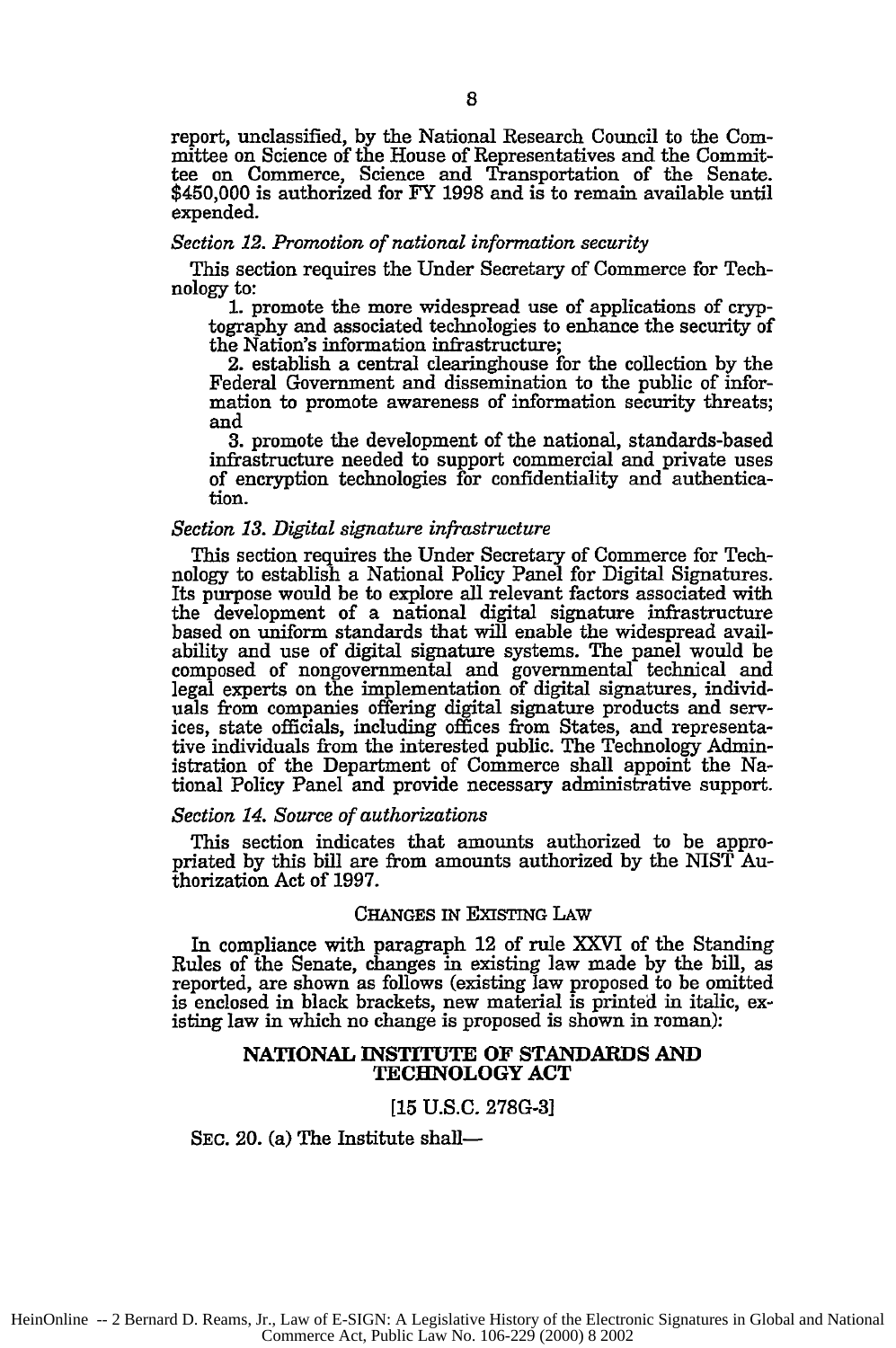**(1)** have the mission of developing standards, guidelines, and associated methods and techniques for computer systems;

(2) except as described in paragraph (3) of this subsection (relating to security standards), develop uniform standards and guidelines for Federal computer systems, except those systems excluded by section 2315 of title 10, United States Code, or section 3502(9) of title 44, United States Code;

**(3)** have responsibility within the Federal Government for developing technical, management, physical, and administrative standards and guidelines for the cost-effective security and privacy of sensitive information in Federal computer systems except-

(A) those systems excluded by section 2315 of title 10, United States Code, or section 3502(9) of title 44, United States Code; and

(B) those systems which are protected at all times by procedures established for information which has been specifically authorized under criteria established by an Executive order or an Act of Congress to be kept secret in the interest of national defense or foreign policy, the primary purpose of which standards and guidelines shall be to control loss and unauthorized modification or disclosure of sensitive information in such systems and to prevent computer-related fraud and misuse;

(4) submit standards and guidelines developed pursuant to paragraphs (2) and **(3)** of this subsection, along with recommendations as to the extent to which these should be made compulsory and binding, to the Secretary of Commerce for promulgation under section **5131** of the Clinger-Cohen Act of 1996

(40 **U.S.C.** 1441); (5) develop guidelines for use by operators of Federal computer systems that contain sensitive information in training their employees in security awareness and accepted security practice, as required by section 5 of the Computer Security Act of 1987; and

(6) develop validation procedures for, and evaluate the effectiveness of, standards and guidelines developed pursuant to paragraphs (1), (2), and (3) of this subsection through research and liaison with other government and private agencies.

(b) In fulfilling subsection (a) of this section, the Institute is authorized-

**(1)** to assist the private sector, upon request, in using and applying the results of the programs and activities under this section;

*(2) upon request from the private sector, to assist in establishing voluntary interoperable standards, guidelines, and associated methods and techniques to facilitate and expedite the establishment of non-Federal management infrastructures for public keys that can be used to communicate with and conduct transactions with the Federal Government;*

[(2)] *(3)* as requested, to provide to operators of Federal computer systems technical assistance in implementing the standards and guidelines promulgated pursuant to section 5131 of the Clinger-Cohen Act of 1996 (40 U.S.C. 1441);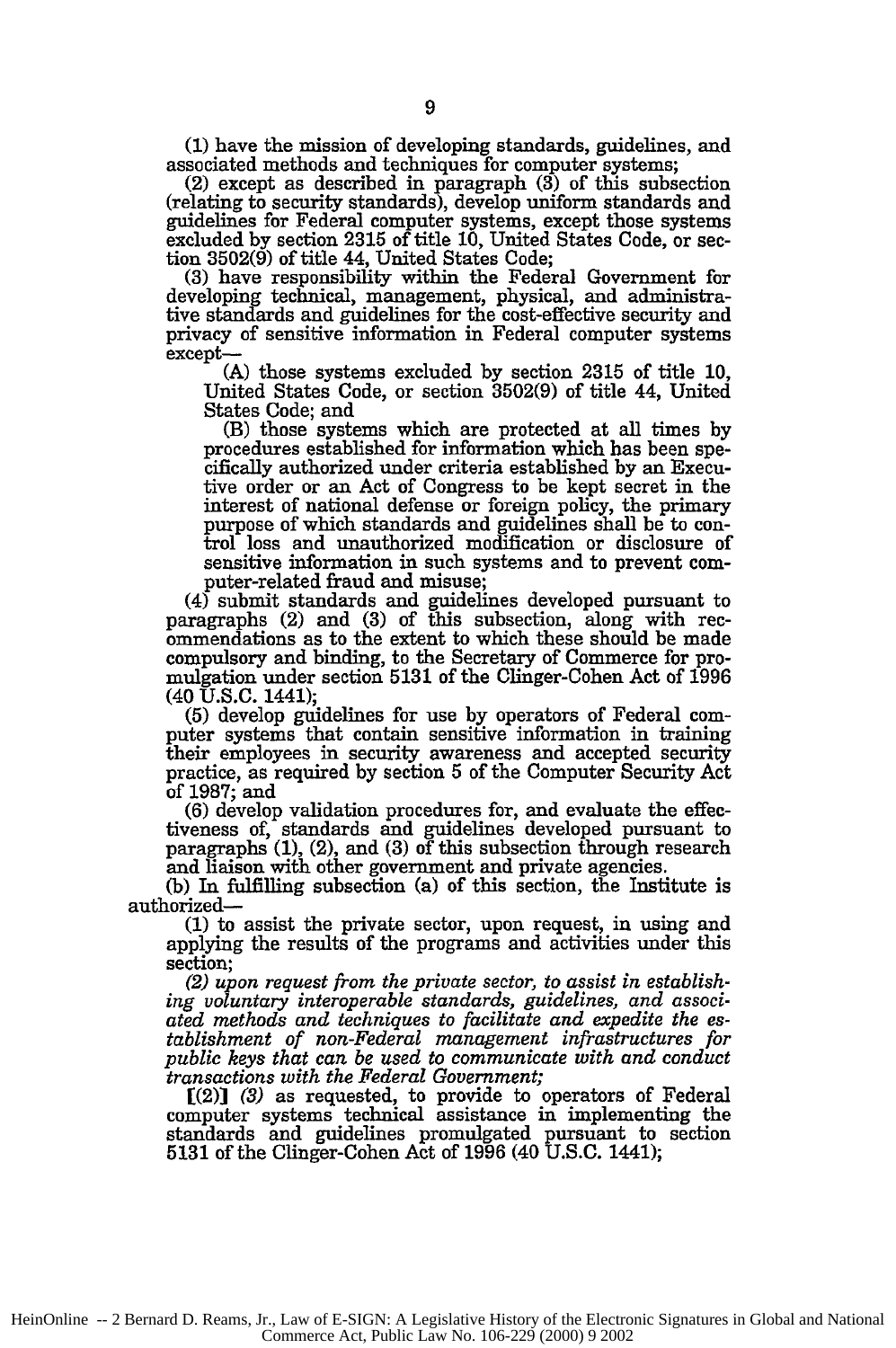**[(3)1** (4) to assist, as appropriate, the Office of Personnel Management in developing regulations pertaining to training, as required by section 5 of the Computer Security Act of 1987;

*(5) to provide guidance and assistance to Federal agencies in the protection of interconnected computer systems and to coordinate Federal response efforts related to unauthorized access to Federal computer systems;*

*(6) to perform evaluations and tests of-*

*(A) information technologies to assess security vulnerabilities; and*

*(B) commercially available security products for their suitability for use by Federal agencies for protecting sen- sitive information in computer systems;*

[(4)] (7) to perform research and to conduct studies, as needed, to determine the nature and extent of the vulnerabilities of, and to devise techniques for the cost-effective security and privacy of sensitive information in Federal computer systems; and

[(5)] *(8)* to coordinate closely with other agencies and offices (including, but not limited to, the Departments of Defense and Energy, the National Security Agency, the General Accounting Office, the Office of Technology Assessment, and the Office of Management and Budget) *to the extent that such coordination will improve computer security and to the extent necessary for improving such security for Federal computer systems-*

(A) to assure maximum use of all existing and planned programs, materials, studies, and reports relating to computer systems security and privacy, in order to avoid un- necessary and costly duplication of effort; and

(B) to assure, to the maximum extent feasible, that standards developed pursuant to subsection (a)(3) and **(5)** are consistent and compatible with standards and procedures developed for the protection of information in Federal computer systems which is authorized under criteria established by Executive order or an Act of Congress to be kept secret in the interest of national defense or foreign **po** icy.

*(c) In carrying out subsection (a)(3), the Institute shall-*

*(1) emphasize the development of technology-neutral policy guidelines for computer security practices by the Federal agencies;*

*(2) actively promote the use of commercially available products to provide for the security and privacy of sensitive information in Federal computer systems; and*

*(3) participate in implementations of encryption technologies in order to develop required standards and guidelines for Federal computer systems, including assessing the desirability of and the costs associated with establishing and managing key recovery infrastructures for Federal Government information.*

*(d)(1) The Institute shall solicit the recommendations of the Computer System Security and Privacy Advisory Board, established by section 21, regarding standards and guidelines that are being considered for submittal to the Secretary of Commerce in accordance with subsection (a)(4). No standards or guidelines shall be submitted to the Secretary prior to the receipt by the Institute of the*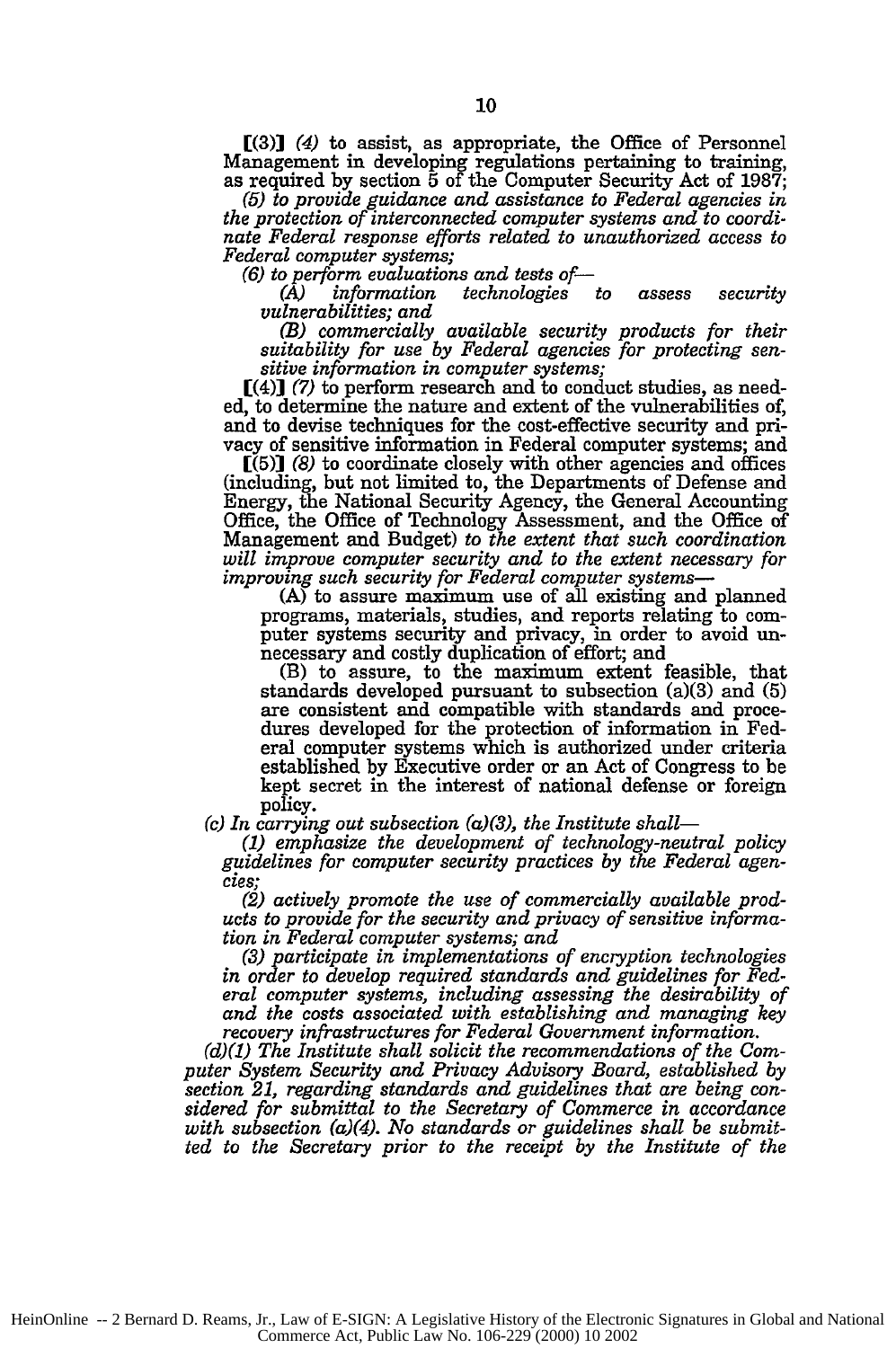*Board's written recommendations. The recommendations of the Board shall accompany standards and guidelines submitted to the*

*Secretary. (2) There are authorized to be appropriated to the Secretary of Commerce \$1,000,000 for fiscal year 1998 and \$1,030,000 for fiscal year 1999 to enable the Computer System Security and Privacy Advisory Board, established by section 21, to identify emerging issues related to computer security, privacy, and cryptography and to convene public meetings on those subjects, receive presentations, and publish reports, digests, and summaries for public distribution on*

*those subjects.* [(c)] (e) For the purposes *of-*

(1) developing standards and guidelines for the protection of sensitive information in Federal computer systems under subsections  $(a)(1)$  and  $(a)(3)$ , and

(2) performing research and conducting studies under subsection [(b)(5),] *(b)(8),*

the Institute (shall draw upon] *may draw upon* computer system technical security guidelines developed by the National Security Agency to the extent that the National Bureau of Standards determines that such guidelines are consistent with the requirements for protecting sensitive information in Federal computer systems.

 $[(d)]$  *(f)* As used in this section--<br>(1) the term "computer system"--

(A) means any equipment or interconnected system or subsystems of equipment that is used in the automatic acquisition, storage, manipulation, management, movement, control, display, switching, interchange, transmission, or reception, of data or information; and

(B) includes-

(i) computers *and computer networks;*

(ii) ancillary equipment; (iii) software, firmware, and similar procedures;

(iv) services, including support services; and

(v) related resources;

(2) the term "Federal computer system" means a computer system operated by a Federal agency or by a contractor of a Federal agency or other organization that processes information (using a computer system) on behalf of the Federal Government to accomplish a Federal function;

(3) the term "operator of a Federal computer system" means a Federal agency, contractor of a Federal agency, or other organization that processes information using a computer system on behalf of the Federal Government to accomplish a Federal function;

(4) the term "sensitive information" means any information, the loss, misuse, or unauthorized access to or modification of which could adversely affect the national interest or the conduct of Federal programs, or the privacy to which individuals are entitled under section 552a of title 5, United States Code (the Privacy Act), but which has not been specifically authorized under criteria established by an Executive order or an Act of Congress to be kept secret in the interest of national defense or foreign policy; and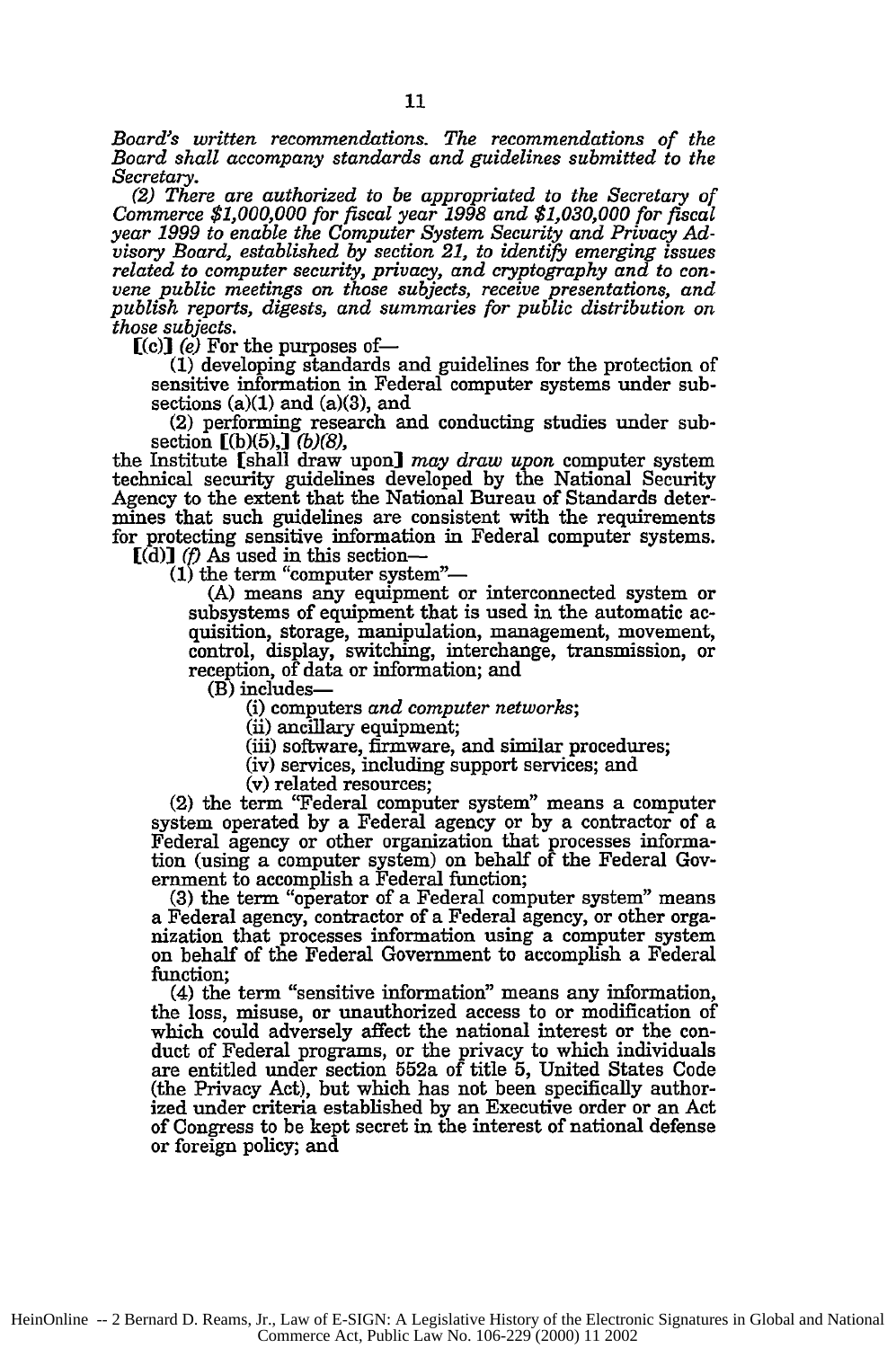**(5)** the term "Federal agency" has the meaning given such term by section 3(b) of the Federal Property and Administrative Services Act of 1949.

*(g) The Institute shall not promulgate, enforce, or otherwise adopt standards, or carry out activities or policies, for the Federal establishment of encryption standards required for use in computer systems other than Federal Government computer systems.*

## COMPUTER SECURITY **ACT OF 1987**

#### **SEC. 5. FEDERAL COMPUTER SYSTEM SECURITY TRAINING.**

(a) IN GENERAL.-Each Federal agency shall provide for the man- datory periodic training in computer security awareness and accepted computer security practice of all employees who are involved with the management, use, or oration of each Federal computer system **within** or under the supervision of that agency. Such training shall **be-**

**(1)** provided in accordance with the guidelines developed pursuant to section 20(a)(5) of the National Bureau of Standards Act (as added by section **3** of this Act), and in accordance with the regulations issued under subsection (c) of this section for

(2) provided by an alternative training program approved by the head of that agency on the basis of a determination that the alternative training program is at least as effective in ac- complishing the objectives of such guidelines and regulations.

(b) TRAINING OBJECTIVES.—Training under this section shall be started within 60 days after the issuance of the regulations described in subsection (c). Such training shall be designed-

(1) to enhance employees' awareness of the threats to and vulnerability of computer systems; [and]

(2) to encourage the use of improved computer security [practices.] *practices; and*

*(3) to include emphasis on protecting sensitive information in Federal databases and Federal computer sites that are acces- sible through public networks.*

(c) REGULATIONS.-Within six months after the date of enactment of this Act, the Director of the Office of Personnel Management shall issue regulations prescribing the procedures and scope of the training to be provided Federal civilian employees under subsection (a) and the manner in which such training is to be carried out.

HeinOnline -- 2 Bernard D. Reams, Jr., Law of E-SIGN: A Legislative History of the Electronic Signatures in Global and National Commerce Act, Public Law No. 106-229 (2000) 12 2002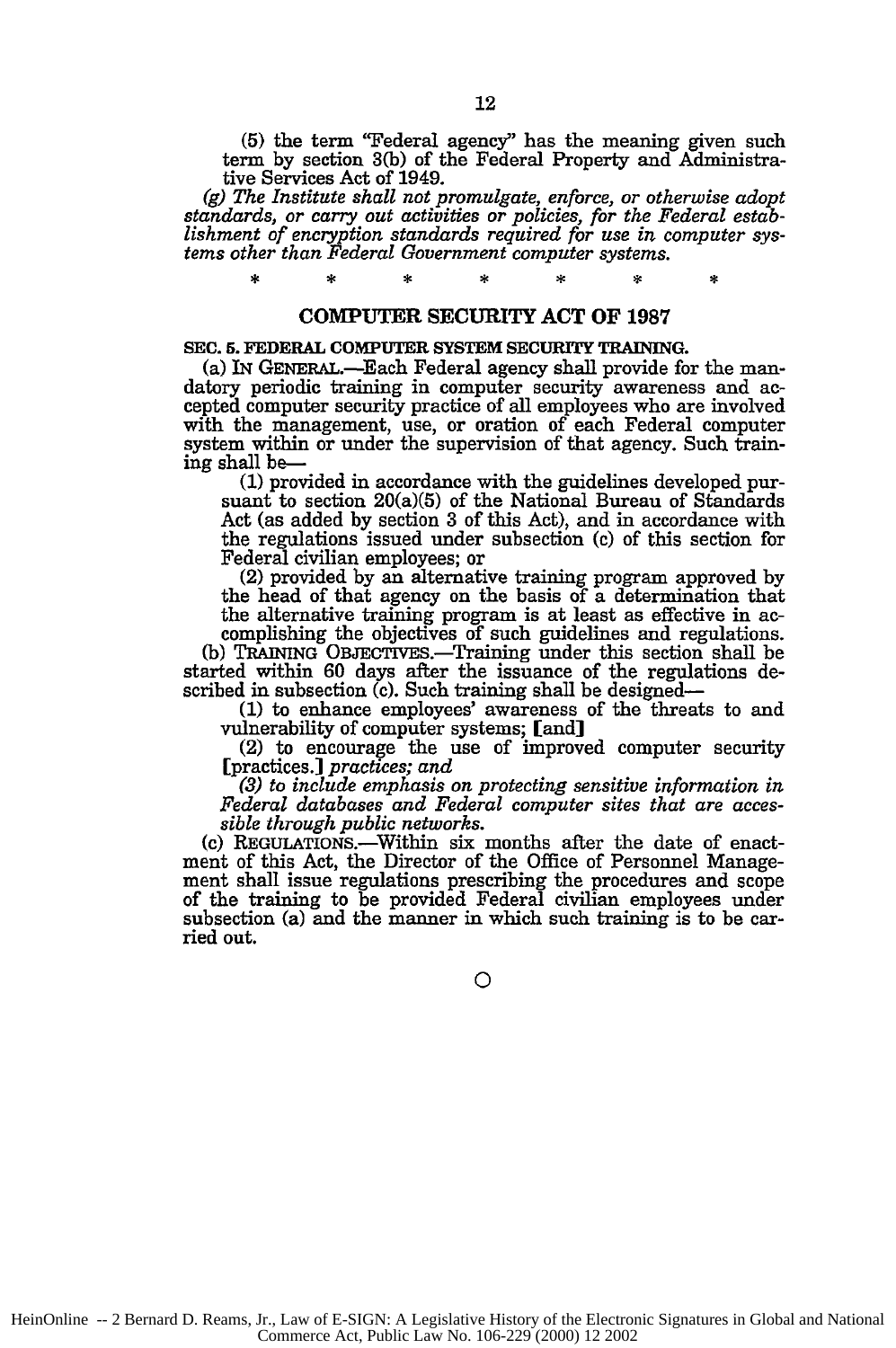## Document No. **27**